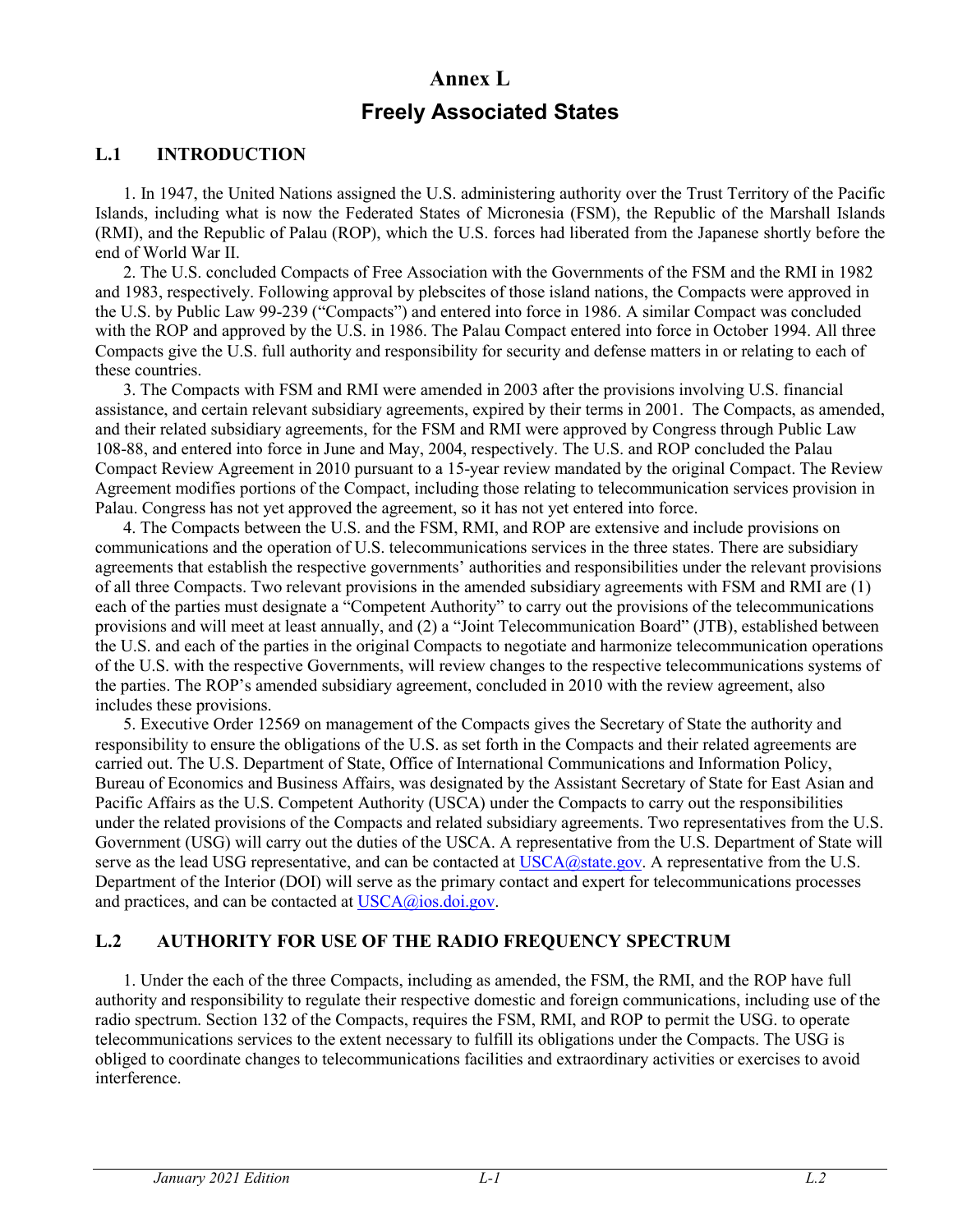2. The requirement to coordinate facilities and to avoid radio interference was given a high priority at the first meetings of the JTB, remaining so to this day, resulting in the adoption of policies and procedures for the management and assignment of radio frequency use in the FSM, RMI and ROP. Under these procedures, on behalf of the USCA, the DOI's representative issues frequency authorizations to USG agencies after positive harmonization with the respective governments.

3. The RMI, the FSM, and the ROP administered territories are listed in Sec. G.2 and are shown in Figure 1.

### **L.3 PROCEDURES FOR OBTAINING A FREQUENCY AUTHORIZATION**

1. USG agencies must have positively harmonized and assigned radio frequency assignments prior to any use of the radio frequency spectrum in the FSM, RMI, and ROP.

2. USG agencies must submit all permanent and temporary (exceeding 30 days duration) frequency assignment applications to NTIA no less than 90 days prior to desired date of use. The frequency assignments will be listed in the Government Master File (GMF), except as outlined in below in Section L.3.2.a. Agencies must submit frequency assignment applications using current frequency assignment processes. The assignments are for record keeping purposes only and are not applicable to Federal Government rules, except as outlined in this annex. NTIA will table the proposals to effect coordination under this annex and notify the DOI representative of the applicable records by serial number. Agencies will submit temporary frequency assignment applications for less than 30 days, except those covered under Section L.3.2.a below, to the DOI representative in Spectrum XXI pseudo GMF card format a minimum of 60 days prior to desired use by the requesting agency national level office. The DOI designated individual, acting on behalf of the USCA, will affect the necessary harmonization with the FSM, RMI, or ROP before assigning temporary and permanent frequencies.

a. Any USG operations within a radius of 200 nautical miles of the U.S. Army Kwajalein Atoll, Republic of Marshall Islands, WGS-84 center coordinates of 090240N 1674417E must:

(1) Ensure equipment/systems are in accordance with Section L.4 below.

(2) Have frequency proposals must be submitted at least 90 days prior to the date of use to the Frequency Manager U.S. Army Garrison Kwajalein Atoll (USAGKA) who will determine if the requirement is supportable and will not interfere with on-going approved testing.

(a) If the requirement can be met using exisiting harmonized frequency band assignments, the USAGKA Frequency Manager will subassign the required frequencies to the requestor. No notification to the USCA or NTIA is required.

(b) If requirements cannot be met by existing band assignments and the requested spectrum is clear to support requested operations, the USAGKA frequency manager will provide the requestor with confirmation of availability of spectrum. The requesting entity will then request positive harmonization as specified in paragraph L.3.2 above.

b. There is no agreement or process to harmonize classified frequency proposals with any of the Freely Associated States. Any classified requirements must be sanitized to the Controlled Unclassified Information level and be releasable to foreign nationals.

|                                            | <b>U.S. Embassy</b> | <b>USAGKA</b> | <b>NTIA</b> | <b>USCA</b> |
|--------------------------------------------|---------------------|---------------|-------------|-------------|
| Duration 30 days or longer                 |                     |               |             |             |
| Duration less than 30 days                 |                     |               |             |             |
| Ship Visit Duration less than 30 days      |                     |               |             |             |
| Ship Visit Duration more than 30 days      |                     |               |             |             |
| Within 200 NM of USAGKA and locally        |                     |               |             |             |
| supportable                                |                     |               |             |             |
| Within 200 NM of USAGKA and NOT            |                     |               |             |             |
| locally supportable; follow above guidance |                     |               |             |             |

c. A matrix of who to submit proposals to is provided below:

3. Agencies are encouraged to coordinate both temporary and permanent frequency proposals prior to formal submission and may contact the DOI representative at the following email address[: USCA@ios.doi.gov.](mailto:USCA@ios.doi.gov)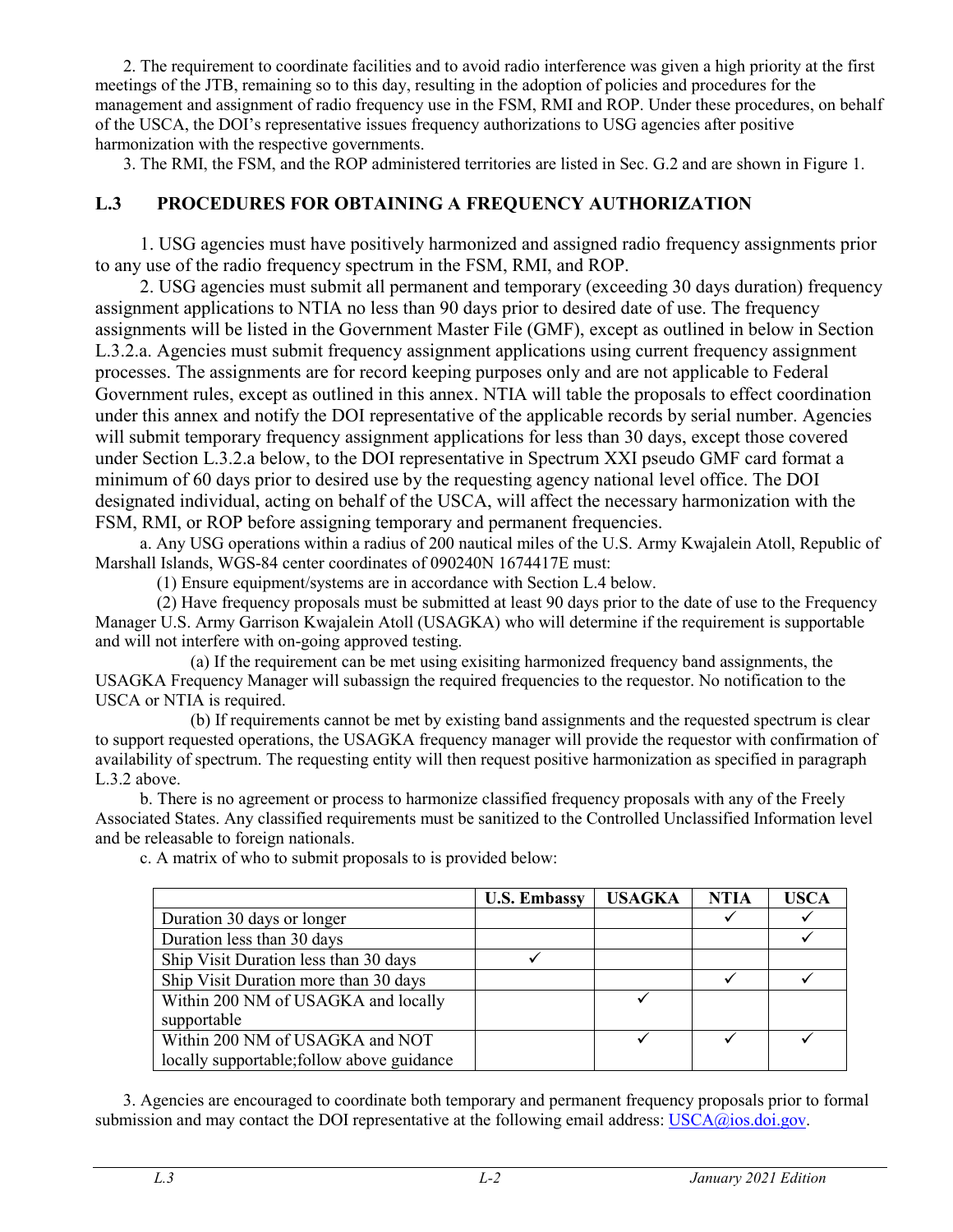#### **L.4 REQUIREMENT FOR COMMUNICATIONS SYSTEMS CERTIFICATION**

SG agencies planning to use radio frequency telecommunication systems in the FSM, RMI, or ROP must ensure these systems have been certified for use by a cognizant certification body, such as FCC, TUV, EC, or NTIA SPS. In the case of Department of Defense (DOD) systems produced or acquired external to the U.S. and its territories the DoD J/F-12 process may be used.